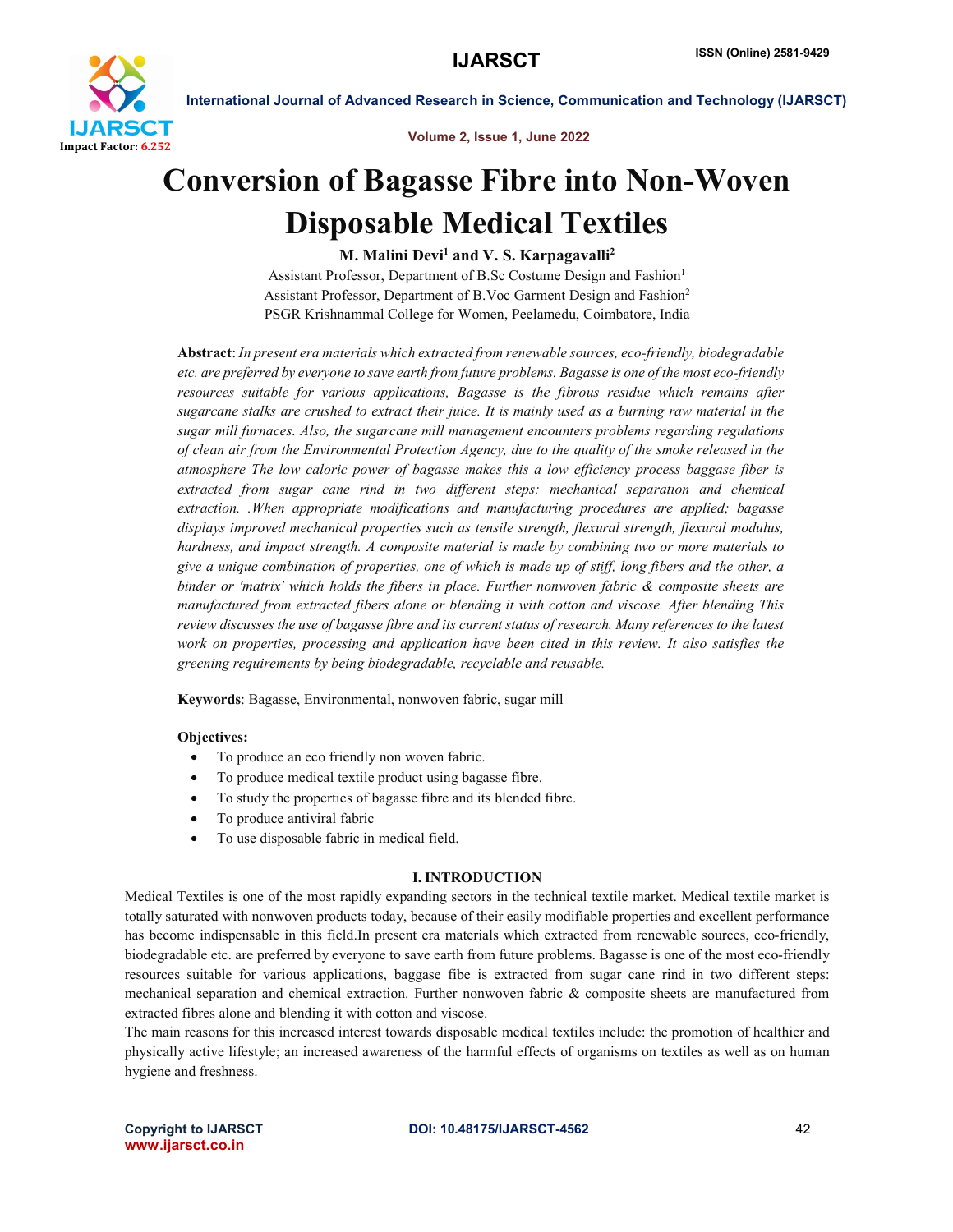

### Volume 2, Issue 1, June 2022

#### Neem

Neem (Azadirachta Indica) products are well known for their antifungal and antibacterial property. The neem extract obtained from the trees leaves when fixed on the woven fabric with fixing agents, it shows some interesting physical and biological properties. The finished product was subjected to IR, wicking, antibacterial tests for commercial exploration.Some of the herbal compounds obtained from plants are well known from time immemorial as antibacterial and anti fungal products. These plants and tree products are applied directly on skin or wounds as paste or in caution either for skin care or wound healing. These natural products are abundantly available in nature and are widely distributed. They are cheap and not processed and can be used as raw materials for required applications. Apart from dyeing; these medicinal products posses distinct odour for identification. These plant products are non irritant to skin and non toxic. Many of these materials are skin care products. The stem, bark, leaf, root and tubur of the plants and trees can be used for special application. Neem is a medicinal tree whose bark, stem, leaf, root and fruit can be used for antibacterial and anti fungal action.



#### Turmeric

Turmeric and especially its most active compound curcumin have many scientifically-proven health benefits, such as the potential to prevent heart disease, Alzheimer's and cancer. It's a potent **anti-inflammatory** and **antioxidant** and may also help improve symptoms of depression and arthritis



#### Lemon

The results obtained from antibacterial study clearly demonstrated broad spectrum antibacterial activity of lemon juice and lemon peel extract against drug resistant bacteria like MRSA and P. Therefore, lemon juice, lemon peel extract and citric acid can be used as potentiating agents against these resistant bacteria



www.ijarsct.co.in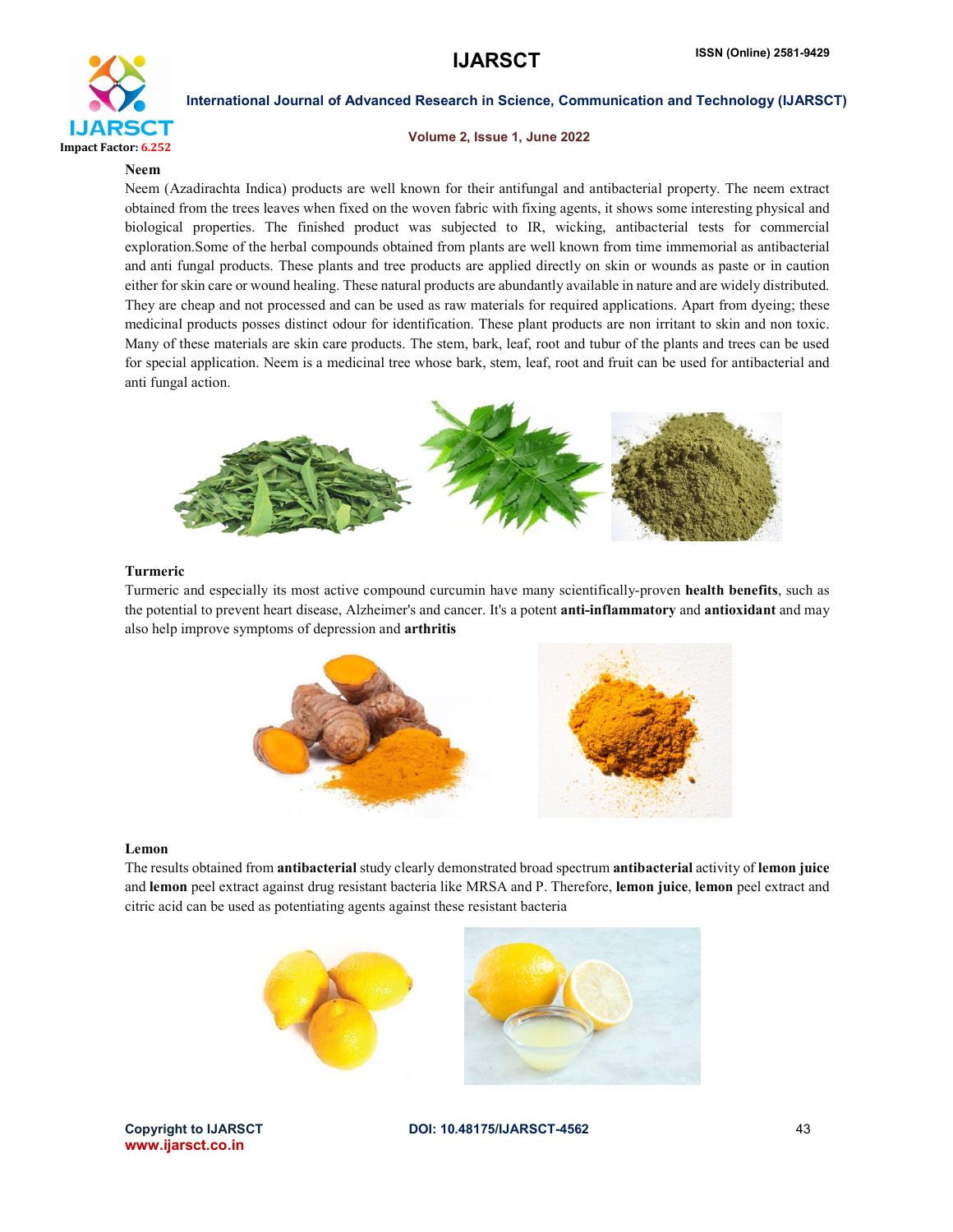

#### Volume 2, Issue 1, June 2022

### II. METHODOLOGY

- Step 1: Collection of sugarcane waste
- Step 2: Bagasse fibre extraction
- Step 3: Blended fibre
- Step 4: Non-woven fabric
- Step 5: Finishing &Testing
- Step 6: End product (disposable medical textile)

# Fibre Extraction Technique:

Bagasse Fibre



**Cotton** 



Viscose



# III. MATERIALS AND METHODS

#### Blending Processes

The overall properties of nonwoven are mainly related to fibers characteristics and the manufacturing process. In order to improve fibers cotton, viscose fibers were blended with four different ratios such us: viscose 75% with bagasse 25%(3 laps) ,viscose 60% with bagasse 40%(3 laps)cotton 75% with bagasse 25%(3 laps) cotton 60% with bagasse 40% (3laps)

www.ijarsct.co.in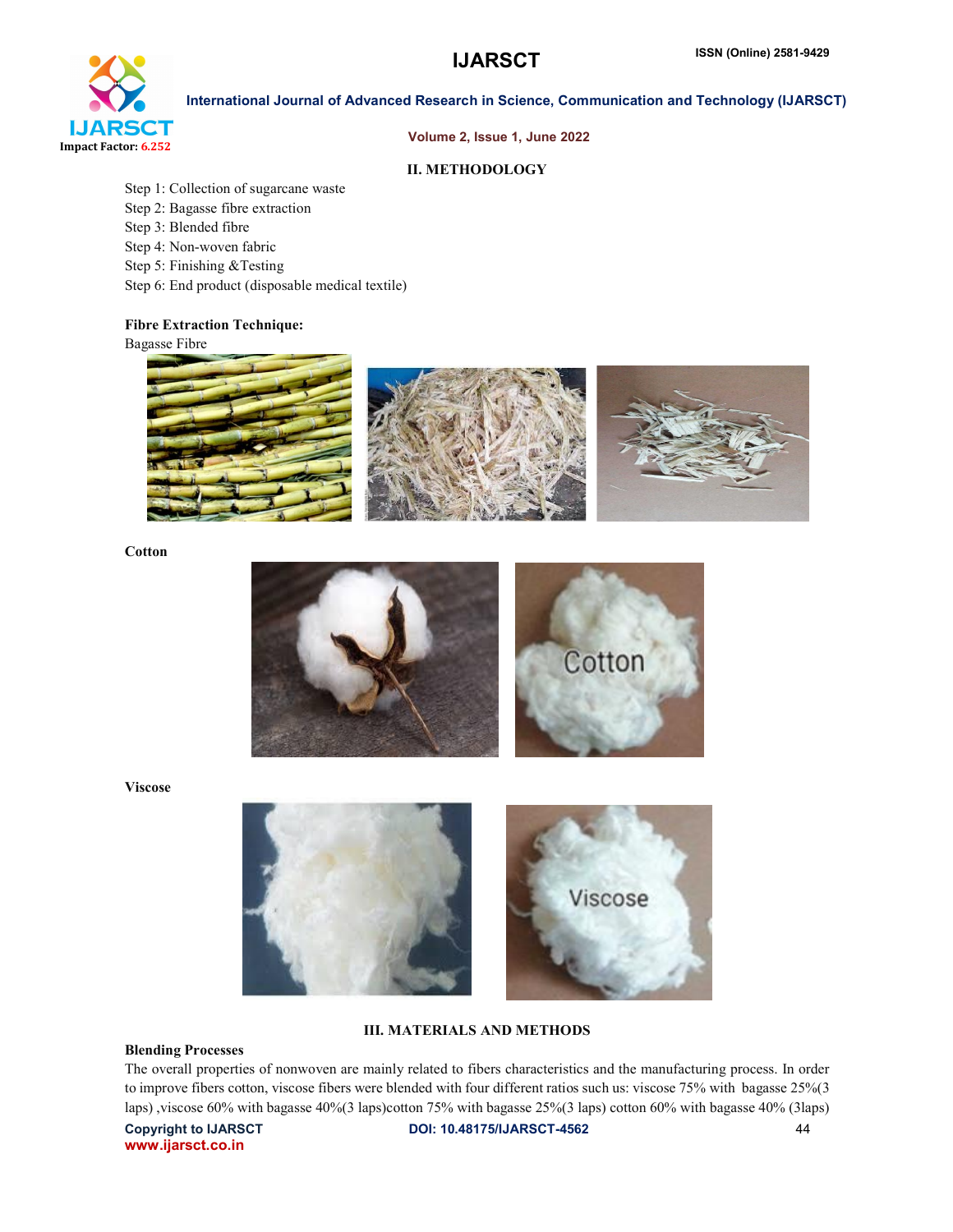

Volume 2, Issue 1, June 2022

Blending Process



### Preparation of Needle-Punched Nonwoven Fabric

The preparation of needle-punched nonwoven fabric was performed in four steps. In the first step, the openers ensure the raw material opening, cleaning and blending and supply regularly the carding machine. The fiber mixtures were run through the opener two times in order to improve the homogeneity of the blend. In the second step, blended fibers were carded with bagasse carding machine in the case of cotton/bagasse blend or viscose carding machine in the others cases in order to remove dirt particles, fiber alignment and web formation. The consolidation of the nonwoven fabric is provided by Needle-punching method. This method consists of mechanically interlocking fibers by repeatedly punching through the fiber web with an array of barbed needles typically, needling is used to consolidate a fibrous structure, to density it and control the porosity

The needling parameters are presented. All studied fibers webs are subjected to four needling passages to ensure good consolidation. The present an bagasse/viscose, bagasse /cotton, cotton/ bagasse and viscose/bagasse nonwoven fabric, respectively.

Needle Punching









www.ijarsct.co.in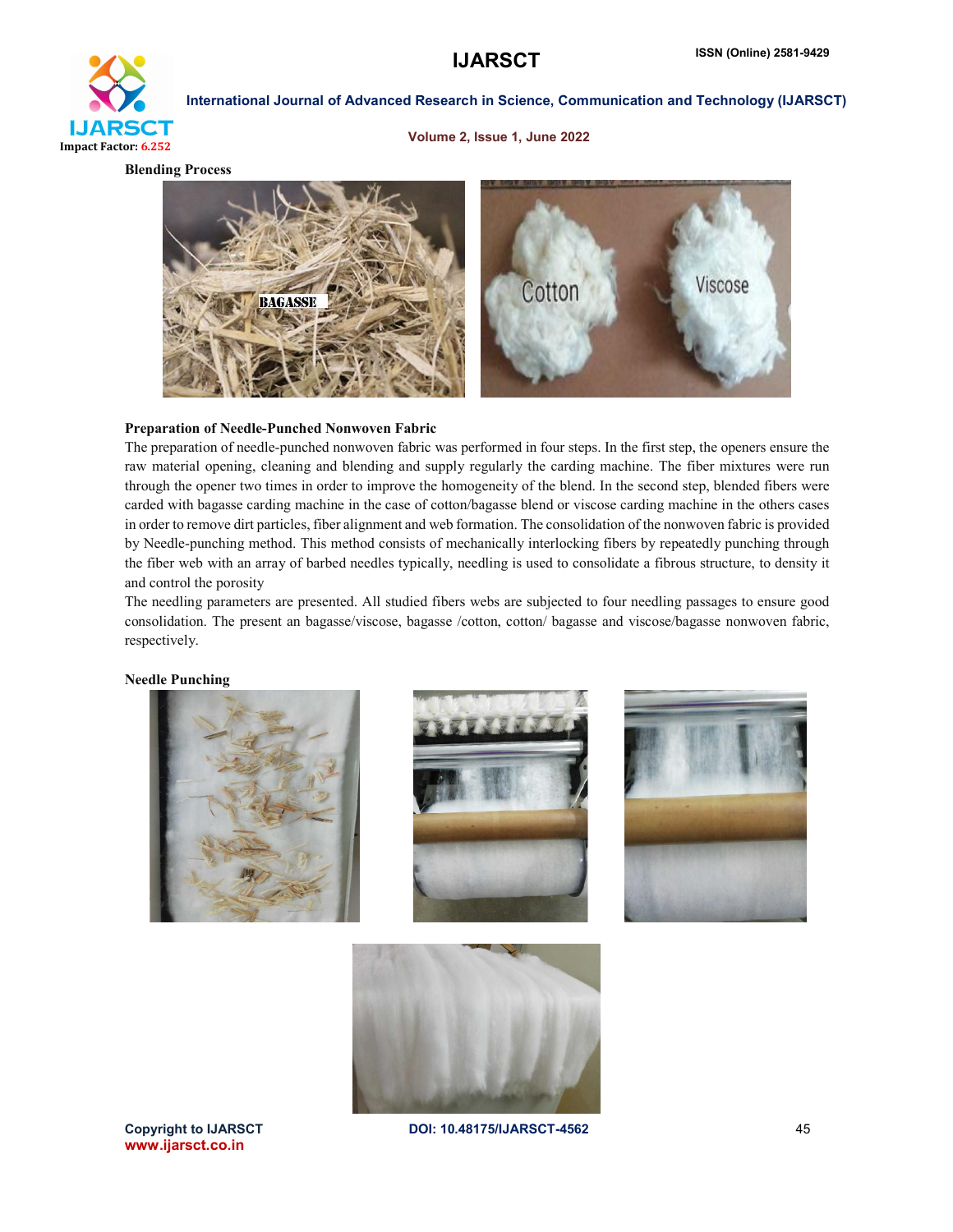

#### Volume 2, Issue 1, June 2022

#### Nonwoven Fabric

Nonwoven fabrics are one of the oldest and simplest textile fabrics. Non woven fabrics are made directly from a web of fibers, without the yarn preparation necessary for weaving and knitting. In a nonwoven, the assembly of textile fibers is held together by mechanical interlocking in a random web or mat; by fusing of the fibers, as in the case of thermoplastic fibers; or by bonding with a cementing medium such as starch, casein, rubber latex, a cellulose derivative or synthetic resin. Initially, the fibers may be oriented in one direction or may be deposited in a random manner. When deciding on which fiber is most suitable for a particular application, the fiber properties have to be evaluated in terms of their effect on the final quality of the nonwoven fabric. This evaluation must be carried out as a function of the end product type which going to be produced.

#### The nonwoven characteristics which make them better option for medical products are:

- Excellent barrier properties
- Greater efficiency
- Better performance in terms of comfort, porosity, thickness and weight, water vapor transmission, air permeability
- Better shielding for wearer in terms of superior physical properties like tensile, tear resistance, abrasion resistance
- Easy to sterilize
- Economical manufacturing process

Disposability is the primary reason for the hospitals and operating rooms to desire nonwoven compared woven fabrics. Nonwoven used in gauze pad must absorb exudates, protect from contamination, mitigate from trauma. Disposable mask is expected to protect 98% of the bacteria from getting into the wearer, and it must not lead to skin irritation; hence composite nonwoven structures are used. Surgical gown must protect from hazardous substances and should provide water resistance with GSM less than 35. The composite nonwovens are utilized in the application areas like gowns, laboratory coats, coveralls and other type of protective clothing. They should shield blood or infectious material from passing through under various ambient conditions. It should have better tear resistance, burst strength, abrasion resistance, cracking resistance, barrier properties and water vapor transmission.

Nonwovens may be a limited-life, single-use fabric or a very durable fabric. Nonwoven fabrics provide specific functions such as absorbency, liquid repellency, resilience, stretch, softness, strength, flame retardancy, washability, cushioning, filtering, bacterial barriers and sterility. These properties are often combined to create fabrics suited for specific jobs while achieving a good balance between product use-life and cost. They can mimic the appearance, texture and strength of a woven fabric, and can be as bulky as the thickest paddings.

#### Fabric Testing

Test of the textiles helps the authority to decide the next route. During textiles testing the variation of a fiber or fabric i.e. length, color, fineness, threads per inch, cover factor is detected properly. Thus proper raw materials are selected properly. Certain standard level should be maintained to control increase of waste, rise of cost etc. By textile testing we can easily detect the faults of machinery and materials during test of textiles. Continuous test of the textiles results an enhanced and efficient output of the production. Following were some of the tests needed for non woven fabric - abrasion resistance; air permeability; breaking strength; dimensional change; dry-cleaning; elongation; fabric; fabric bursting strength; high loft; mass per unit area; nonwoven fabric; seam strength; stiffness; tearing strength; thickness etc.

#### IV. METHOD OF FINISHING

### Anti-microbial Natural Coating Bagasse Fabric: **Materials** Neem –  $C35H44016$

Turmeric –  $C21H2006$ Lemon  $-C36H32C14N604$ 

www.ijarsct.co.in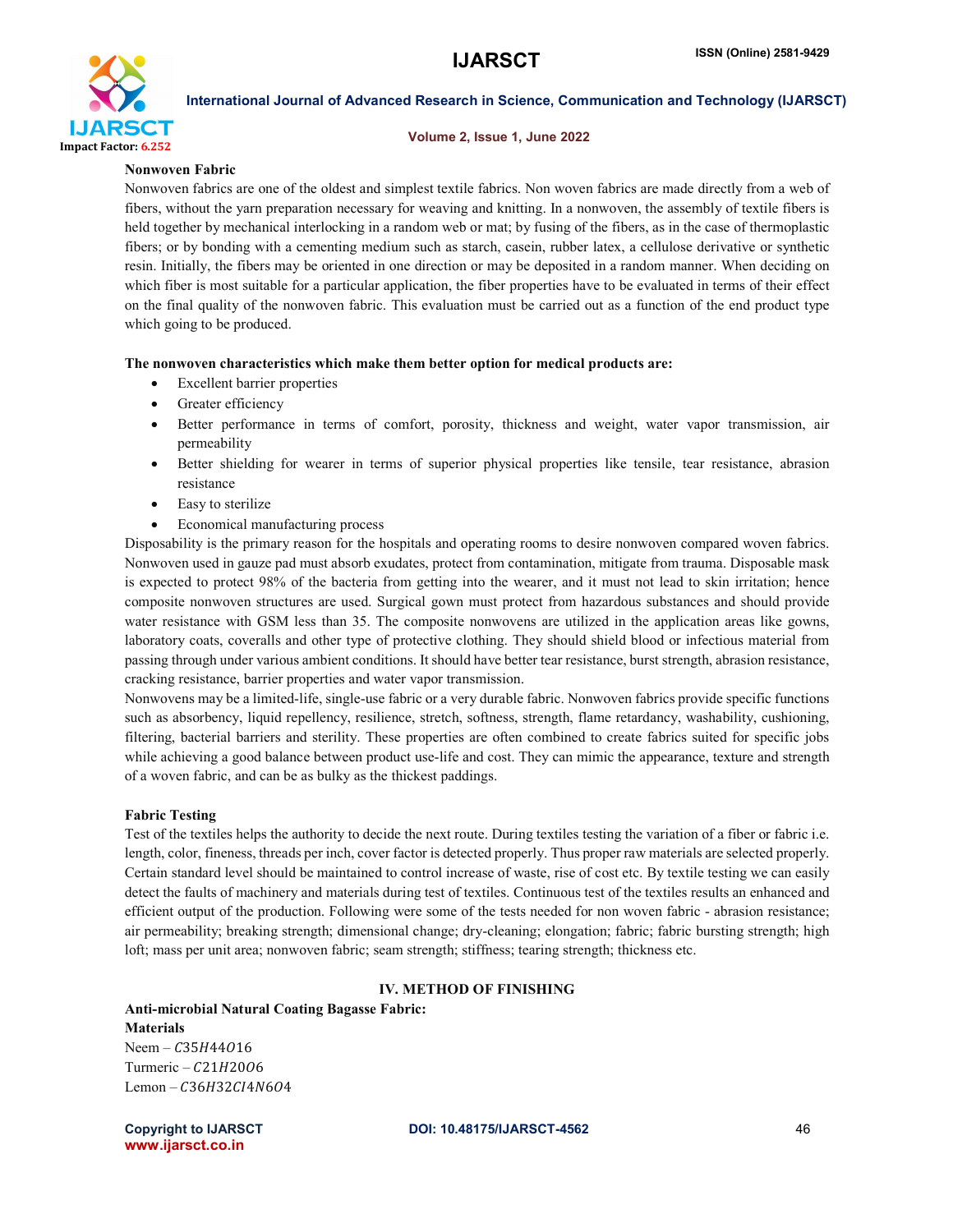

# Volume 2, Issue 1, June 2022

Sample 1 (270gms): 60% Viscose and 40% Of Bagasse –All Materials heated in 95degree and tuffed with air dry Spray Method.

Sample 2 (300 Gms): 75% Cotton and 25% Of Bagasse (93gms – 3 Feet) all materials Heated In 65 degree and Tuffed With air dry spray method.

Sample 3 (250gms): 75% Viscose and 25% Bagasse all materials heated in 43 degree and tuffed with air dry Spray Method.

Sample 4 (295 Gms): 60% Cotton And 40% Bagasse all materials Heated In 78 Degree and tuffed with Air Dry Spray Method.

All Process Was had done With Wet Dry Cleaning Method. after treatment all The Fabric Calenderer.



Description: Viscose 60% Bagasse 40% Count: Sample Type: Fabric No of Test: 1

| <b>Test</b>                                                 | <b>Status</b> |  |
|-------------------------------------------------------------|---------------|--|
| Antibacterial Evaluation (Quantitative) - ASTM E 2149 - 13a | Published     |  |

# Results Sample: M2002408-1

| <b>Test</b>                                                                | <b>Result</b>                 | <b>Status</b> | Date                                  | <b>View</b><br><b>Report</b> |
|----------------------------------------------------------------------------|-------------------------------|---------------|---------------------------------------|------------------------------|
| Antibacterial<br>(Quantitative) - ASTM E 2149 - 13a E.coli ATCC 25922 (24) | Evaluation Test Organism Used | Published     | $12-03-2021$<br>$12:31:12 \text{ pm}$ | N/A N/A                      |

# Sample: M2002410-1

Description: Cotton 60% Bagasse 40% Count: Sample Type: Fabric No of Test: 1

| <b>Test</b>                                                 | <b>Status</b> |
|-------------------------------------------------------------|---------------|
| Antibacterial Evaluation (Quantitative) - ASTM E 2149 - 13a | Published     |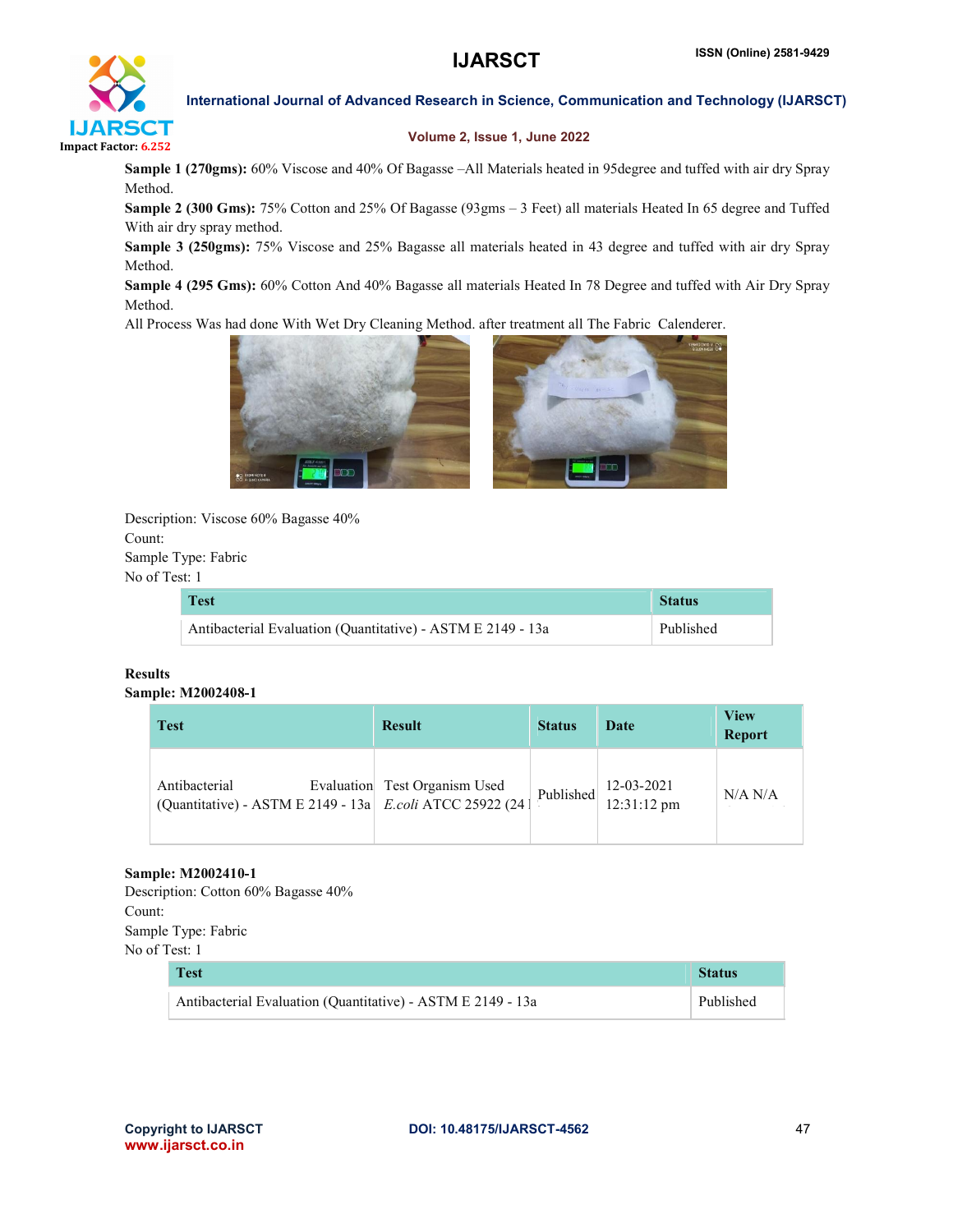

#### Volume 2, Issue 1, June 2022

#### Results: Sample: M2002410-1

| <b>Test</b>                                                                | <b>Result</b>                                  | <b>Status</b> | Date                   | <b>View Report</b> |
|----------------------------------------------------------------------------|------------------------------------------------|---------------|------------------------|--------------------|
| Antibacterial<br>Evaluation<br>(Quantitative)<br><b>ASTM E 2149</b><br>13a | Test Organism Used<br>E.coli ATCC 25922 (24 h) | Publishe<br>d | 06-03-2021 12:45:55 pm | N/A N/A            |

### Antibacterial Finishing Test

Test Name : Antibacterial Evaluation (Quantitative) - ASTM E 2149 - 13a Standard test methods for determining the antimicrobial activity of antimicrobial agents under dynamic contact conditions. Test Condition: Test Organisms used : Escherichia coli ATCC 25922 Inoculum size : 1.4 x 105 CFU/mL Sample size : 1 g Method of sterilization : NIL Media used : Plate count agar Dilution medium used : 0.3 mM KH2PO4 buffer with 0.01 % tween 80 Method of plating : Spread plate method Inoculum / plate : 0.1 mL Incubation conditions : 350C for 24 h

Observation : Test Organism Used M2002407-1 Described by the customer : Fabric: Viscose 75% Bagasse 25% Bacterial Recovery Initial (CFU / mL) Bacterial Recovery Final (CFU / mL) Bacterial Reduction (%) Control E.coli ATCC 25922 (24 h) 2 x 106 1 x 107 0 Inoculum Result : : The sample showed 0% bacterial reduction after 24 hrs incubation against Escherichia coli ATCC 25922 when tested according to ASTM E 2149 - 13a test method.

### V. RESULTS AND DISCUSSIONS

Based on the above objectives, the 100% eco friendly fabric was produced in four combinations. The selected herbs are Neem, Lemon, and Turmeric. These selected herbal extracts were applied on the fabric based on the heating condition and tuffed with airdry spray method.

The treated nonwoven fabric is found to have the antimicrobial property even after 3 washes. It also clearly demonstrated that the treated fabrics showed increased antibacterial and antimicrobial effect. The results also demonstrated that higher antibacterial activity was observed againstE.coli in quantitative tests.

The samples A,B,C and D was then subjected to Functional test, Physical test, Mechanical test, Comfort test and Absorbency tests such as Fabric Weight, Fabric Thickness, Fabric Count, Fabric Stiffness, Tensile Strength and Elongation, Drape, Crease Recovery, Abrasion Resistance, Pilling Resistance, Air permeability, Water repellent test, Water absorbency test, Wicking test and Sinking test. The results were analyzed statistically to improve the efficiency of Nano encapsulated fabric.

The results analyzed showed that 4 samples of treated nonwoven fabric had an increase in Differential Pressure, Mass per unit area, Water absorbency test, and Sinking test.

Hence, an innovative nonwoven disposable medical textile is approach based on the coatings of herbs extracts used as antimicrobial agents is discussed. It is very important aspect to proves that the disposable product made using this nonwoven fabric is Eco friendly and the present investigation shows that the nonwoven fabric is environment friendly without any harmful chemicals. Hence the finished antimicrobial fabric is considered to be an eco friendly fabric.

# VI. FURTHER SUGGESTIONS

- Usage of eco friendly products has been increased using this method.
- Various medicinal herbs were identified and used for developing antimicrobial property of the nonwoven fabric.
- This method can be applied to various other types of woven and knitted fabrics such as cotton blends, jute, polyester, viscose etc..
- Medical textiles can be developed using this nonwoven fabric. E.g. Gloves, wound dressings, and other surgical items.

www.ijarsct.co.in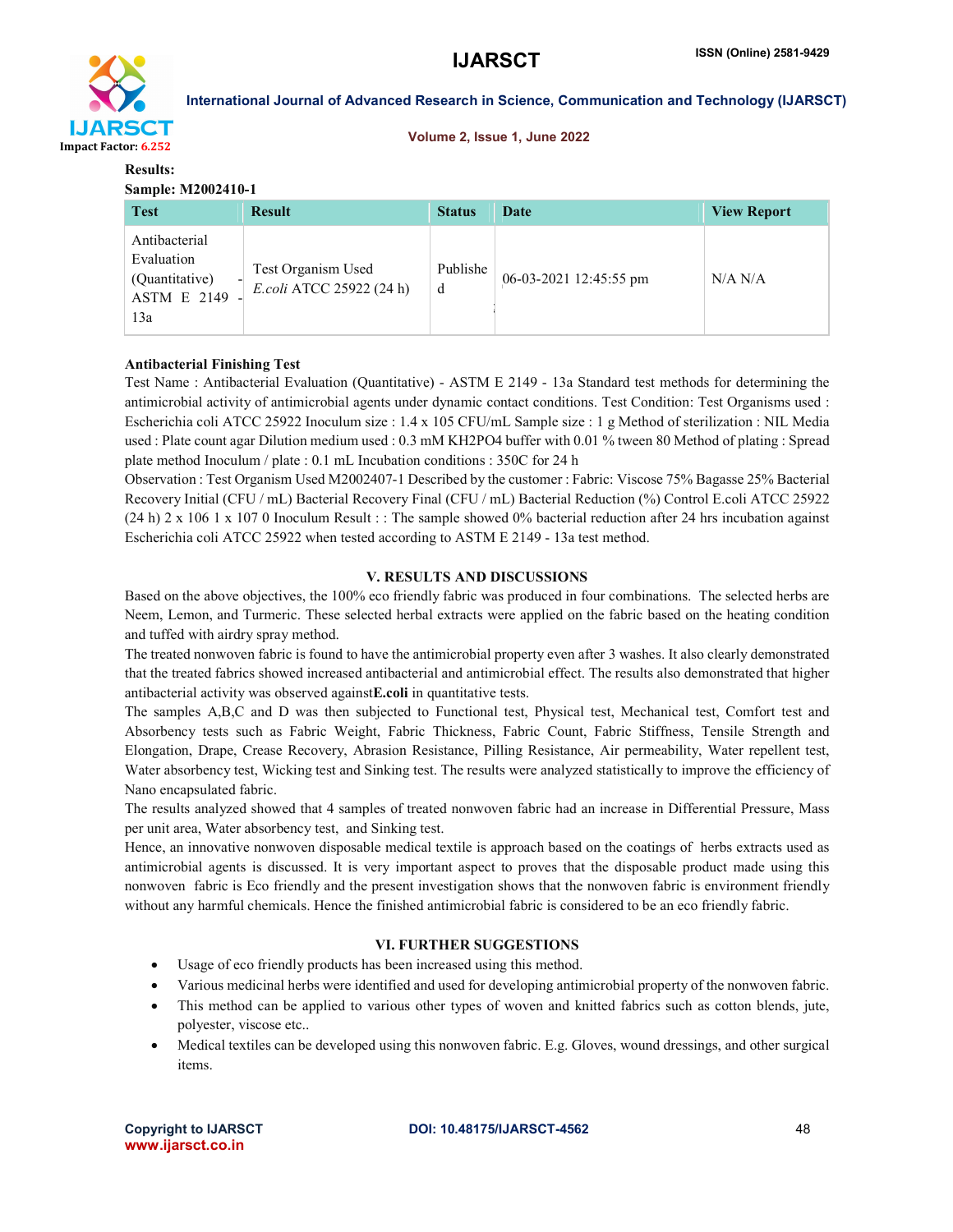

#### Volume 2, Issue 1, June 2022

#### End Products

On this modern age the composite materials are become the primary material for any engineering production because composite materials have several specific properties such as high strength to weight ratio, low cost, and ease of fabrication, tensile strength, compressive strength, Impact strength, high resistance to thermal which does not realize in pure material or non-composite material. In this project we will be using waste materials i.e. bagasse to produce a composite material. The end product we are producing ranges from wound dressings, surgical gowns, facemasks to absorbent wipes.

### VII. CONCLUSION

The extraction of bagasse fibres from sugar cane does not require a complicated technological process. It was determined that the influential parameters for bagasse extraction were: alkali concentration of the solution, time of the reaction, and mechanical agitation. Different nonwoven structures were created using a minimum level of technology which is used in many applications such as Agricultural, Animal Bedding and Aquaculture etc. so we are going to implement this new technology to produce a disposable fabric in medical textiles. Finally, the project highlights the future prospects for composite nonwoven materials.

#### Project Outcomes

- In todays senerio medical textile is one of the most rapidly expanding Sector in textile field. Textile market is totally saturated with nonwoven Products because of their easily modifiable properties.
- In this project we decided to convert bagasse fibre into nonwoven product due to its eco friendly resources suitable for various applications.
- Bagasse fibre was blended with cotton and viscose fibres in various ratios and four types of nonwoven fabrics were made.
- Nonwoven fabric were treated with various herbs to increase the anti microbial and anti bacterial activities.
- Treated nonwoven fabric was tested for its Physical,chemical properties and anti microbial activities.
- Finally we produced a nonwoven disposable Masks and soles which can be used in medical field.
- Our product (non woven laps) can be used for various applications of medical textiles which includes bandages, napkins, pillow stuffings, surgical caps, gloves, bed quils etc.,

### End Product Produced: Masks and Soles



www.ijarsct.co.in